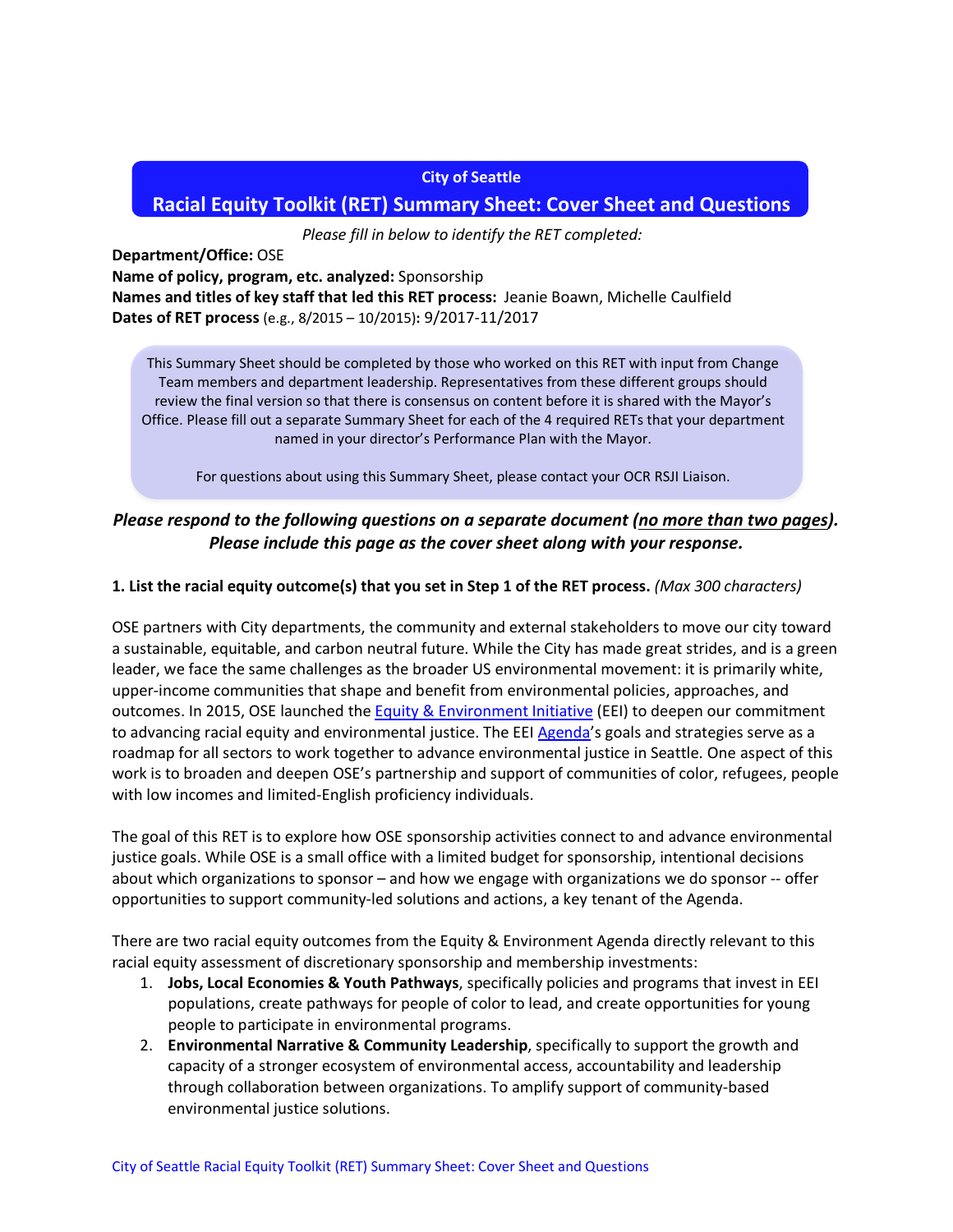### **2. Which stakeholders (groups and/or key individuals) did you engage in this RET? In what ways did you engage them?** *(Max 600 characters)*

We reviewed data on previous and current years' spending and used that to develop our list of stakeholders and questions.

# Sponsorships\*

| <b>Organization</b>                  | Amt.<br>2015 | Amt.<br>2016 | Amt.<br>2017 |
|--------------------------------------|--------------|--------------|--------------|
|                                      |              |              |              |
|                                      |              |              |              |
| <b>Office budget</b>                 |              |              |              |
| <b>Climate Solutions</b>             | 1000         | 1000         | 1000         |
| <b>Puget Sound Sage</b>              | 1150         | 1000         | 1000         |
| <b>WA Environmental Council</b>      | 1250         |              | 1500         |
| Sustainable Seattle                  |              |              | 1000         |
|                                      |              |              |              |
| <b>Program budgets</b>               |              |              |              |
| FEEST - Food Empowerment & Education | 1000         |              |              |
| Got Green                            |              |              | 1040         |
| <b>Plant Amnesty</b>                 | 2400         | 3000         | 3000         |
| <b>Puget Sound Sage</b>              |              |              | 150          |
| Seattle 2030 District                |              | 1000         | 300          |
| Somali Health Board                  |              | 200          |              |
| Sustainable Seattle                  |              |              | 157.65       |
| White Center Comm. Development       | 400          |              |              |
| OneAmerica                           |              |              | 400          |
|                                      |              |              |              |

# **Total 7200 6200 9547.65**

\* Summit data with account codes typically used for sponsorship expenditures. However, the same account code is used for other expenditures, so can be hard to parse.

The RET team engaged a variety of OSE staff, some of whom regularly make investments in the work of specific partnership organizations and stakeholders, some who have expressed an interest in this issue, and some of OSE's newer staff members. We also checked with one executive department of similarsize to see if/how they track their sponsorships of organizations.

Identified OSE staff include:

| Interviewee                       | <b>Interviewer</b> |
|-----------------------------------|--------------------|
| Jessica Finn Coven (OSE, Climate) | Michelle           |
| Sudha Nandagopal (EEI)            | Michelle           |
| Sandra Pinto de Bader (UF)        | Jeanie             |
| Sharon Lerman (Food)              | Michelle           |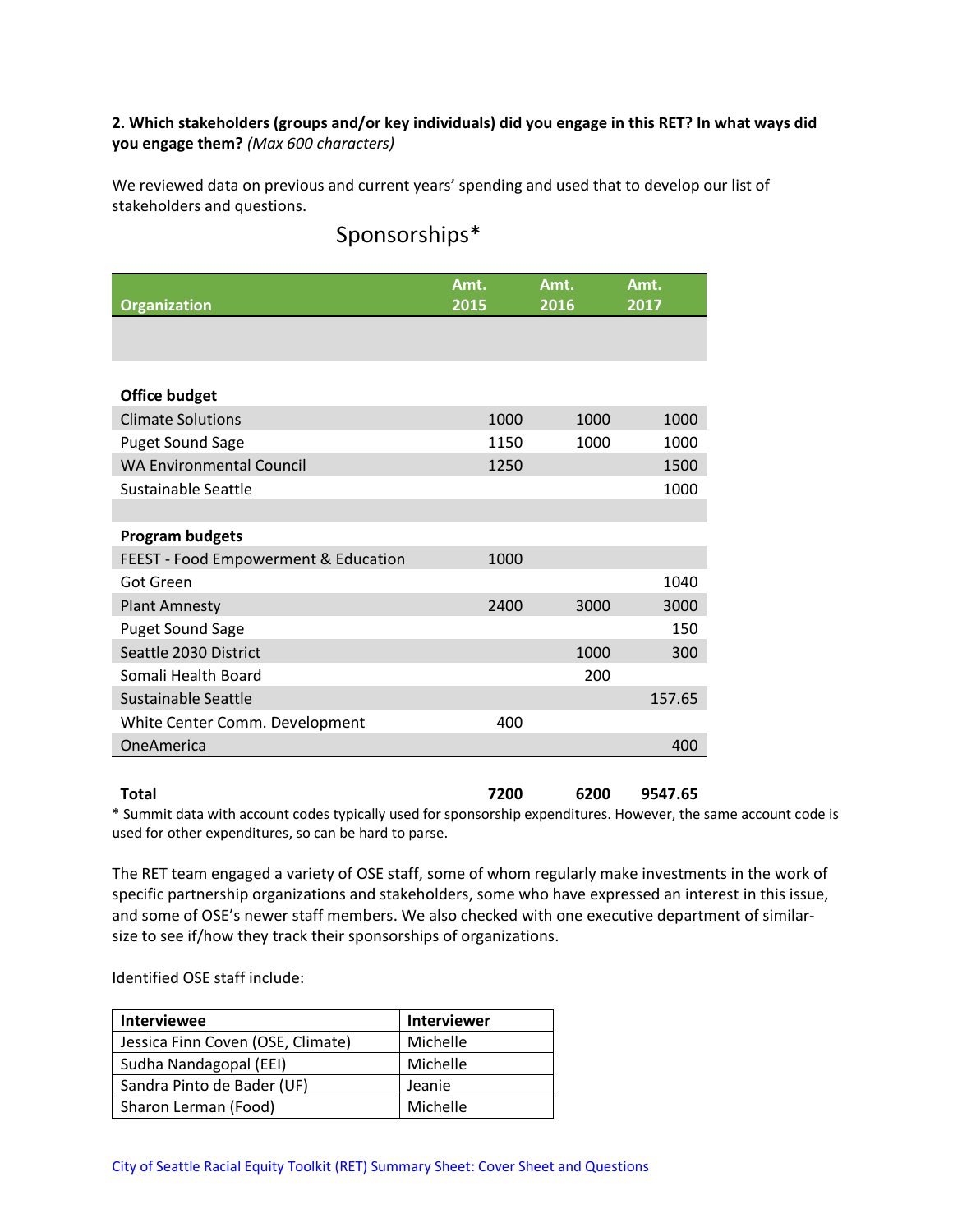| Robyn Kumar (Fresh Bucks)           | Jeanie   |
|-------------------------------------|----------|
| Alberto Rodriquez (Duwamish Valley) | Michelle |
| Sara Wysocki (Communications)       | Michelle |
| Amanda Allen, OED                   | Jeanie   |

### Draft questions:

- 1. What outcomes or benefits are important to you from OSE's sponsorship activities (i.e. why do it)?
- 2. Are you aware of the organizations/events that OSE sponsors? Which ones?
- 3. Do you typically dedicate OSE funds to support partner organizations? If NO, why not?

If YES:

- a. How much, typically?
- b. What are your main sponsorship objectives?
- c. What criteria do you use (if any) to make sponsorship decisions?
- d. Do you typically involve anyone else in the decision (why, why not)?
- e. Do you typically share sponsorship information and related engagement opportunities with OSE staff and partners?
- 4. Do you have ideas for how OSE's could advance racial justice through sponsorship activities?
- 5. Is there anyone else we should talk to?

Significant findings from these conversations included:

- Staff indicated **mixed awareness** of OSE's sponsorship and membership activities and opportunities. Most folks were aware of Got Green, Sage, Climate Solutions, and WEC/WCV.
- Staff noted a **range of objectives for sponsorship** including: invest in community capacity building, offer low-barrier financial support to community-based organizations, advance OSE's work and brand, facilitate staff/community connections/relationship building.
- Important sponsorship criteria included: **community-led efforts to advance environmental goals, organizations that touch multiple programs, events where OSE/City representation is critical and expected, opportunities to deepen partnership, and targeted relationship building.**
- Several staff highlighted challenges with OSE staff turnout at sponsored events.
- Some staff expressed tensions with sponsorship especially at the program level -- due to the discretionary nature of sponsorship investments and the number of organizations we could sponsor but can't with the available funds.

**Key opportunities identified included**: take officewide view of sponsorship (general and programspecific); include racial equity criteria; communicate sponsorship objectives, criteria, and opportunities with staff; be intentional about relationship building expectations; set expectations for historically white-led organizations we sponsor; and connect with other departments to align/augment support of POC-led organizations; consider other kinds of sponsorship activities (sponsoring individuals on panels, at conferences, etc.).

**3. Please describe up to five key benefits and/or burdens for people of color of this policy, program, project, or other decision, which the RET process helped you to identify or confirm.** *(Max 300 characters each)*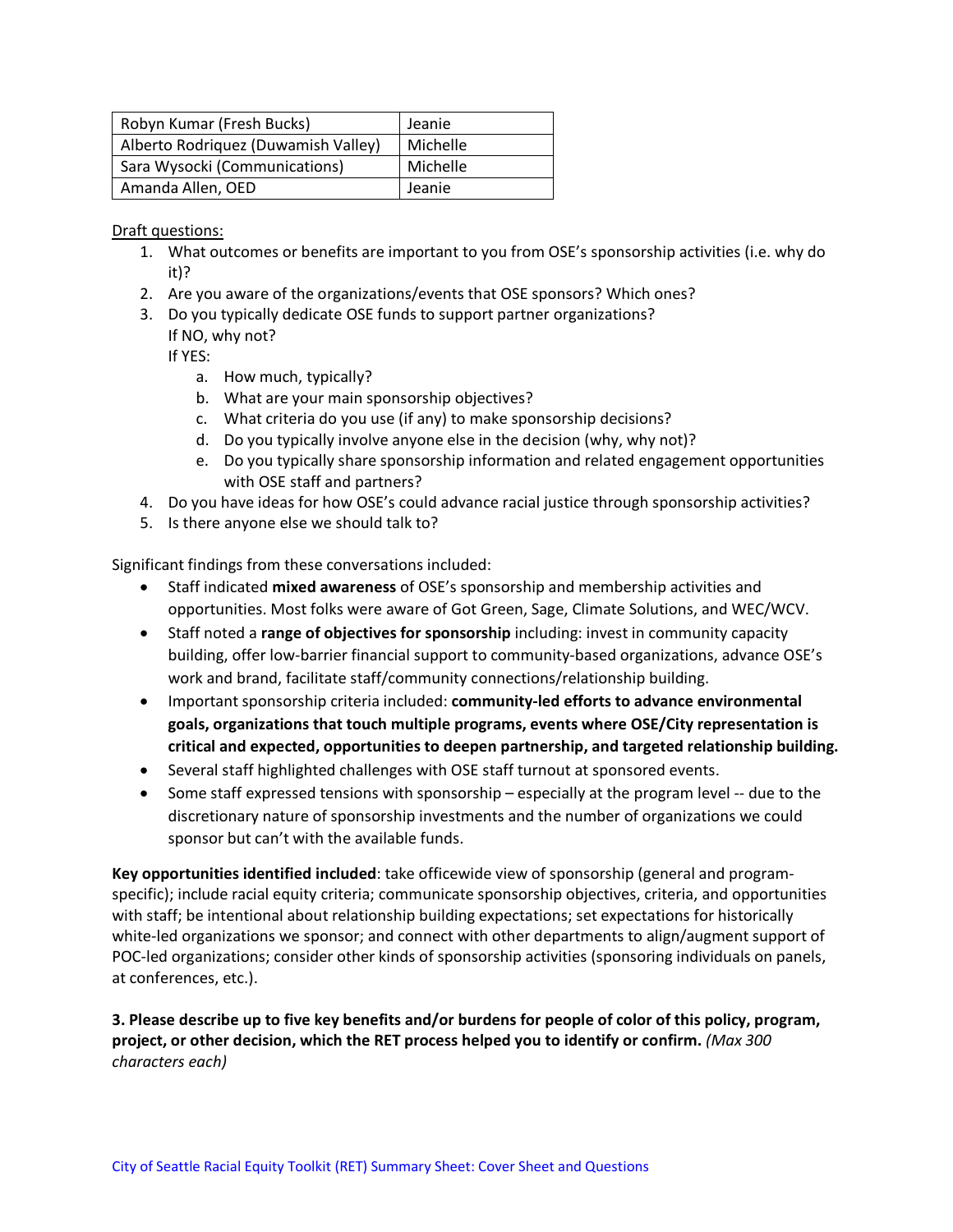Sponsorship is one way to invest in and connect with community-led efforts and the work of POC-led organizations. Some benefits and burdens include:

| <b>BENEFITS</b>                                 | <b>BURDENS</b>                                    |
|-------------------------------------------------|---------------------------------------------------|
| Elevate community work with a formal            | Some organizations don't have annual events.      |
| acknowledgement from the City.                  |                                                   |
| Create awareness and alignment inside           | Without intentional focus on relationship- and    |
| government about the community led-efforts      | partnership-building, may not be of great benefit |
| and solutions.                                  | to the organization.                              |
| Help position the organization and/or           | Organization may not have capacity to handle      |
| initiative to leverage additional funds (help   | deeper engagement with City, need to manage       |
| provide legitimacy).                            | City expectations                                 |
| Provide opportunities for POC to get to know    |                                                   |
| City staff at its events or gatherings and seed |                                                   |
| opportunities to create increased access.       |                                                   |
| Provide low-barrier way for POC orgs to         | Sponsorship dollars are limited. They may be      |
| receive funding and support.                    | other ways to do this more effectively (WMBE,     |
|                                                 | partnership contracts, internships or             |
|                                                 | apprenticeships, grantmaking, etc.).              |

### **4. Please describe up to five key actions – things that you will do differently or begin to do now – of this policy, program, project, or other decision, which will increase opportunity and/or minimize harm for people of color.** *(Max 300 characters each)*

- 1. Create a calendar of planned and potential sponsorship events (Director).
- 2. Apply a racial equity lens to help prioritize funding and OSE participation (EEI Manager and Coordination Team).
- 3. Communicate sponsorship objectives and opportunities with staff. Emphasize capacity- and relationship-building aspects and get the word out early on events. (Communications Manager, Supervisors)
- 4. Track and report sponsorship activities and staff attendance. (Office Manager)
- 5. Explore how sponsorship fits into our larger environmental justice and racial equity work such as WMBE goals, community contracts, EEI activities, grant funding, other. (Deputy Director/Office Manager).

**In addition, the team discussed several other ideas for future considerations including:** explore volunteer opportunities as ways to build capacity and develop relationships; set officewide expectations about participating in sponsorship and community events; utilize CMS/CRM system to track racial equity partnerships, sponsorship, and other activities; ask historically white-led organization that we sponsor to communicate or develop racial equity intentions; explore ways to amplify and promote the event and stories of the organizations through our communications.

### **5. How will leadership ensure implementation of the actions described in question 4?** *(Max 800 characters)*

- Since there were several staff we surveyed who weren't aware of the office's sponsorship investments, we have already been working to elevate this topic at staff meetings.
- Coordination Team will discuss sponsorship opportunities with a racial justice lens in Q1 2018 and as needed.